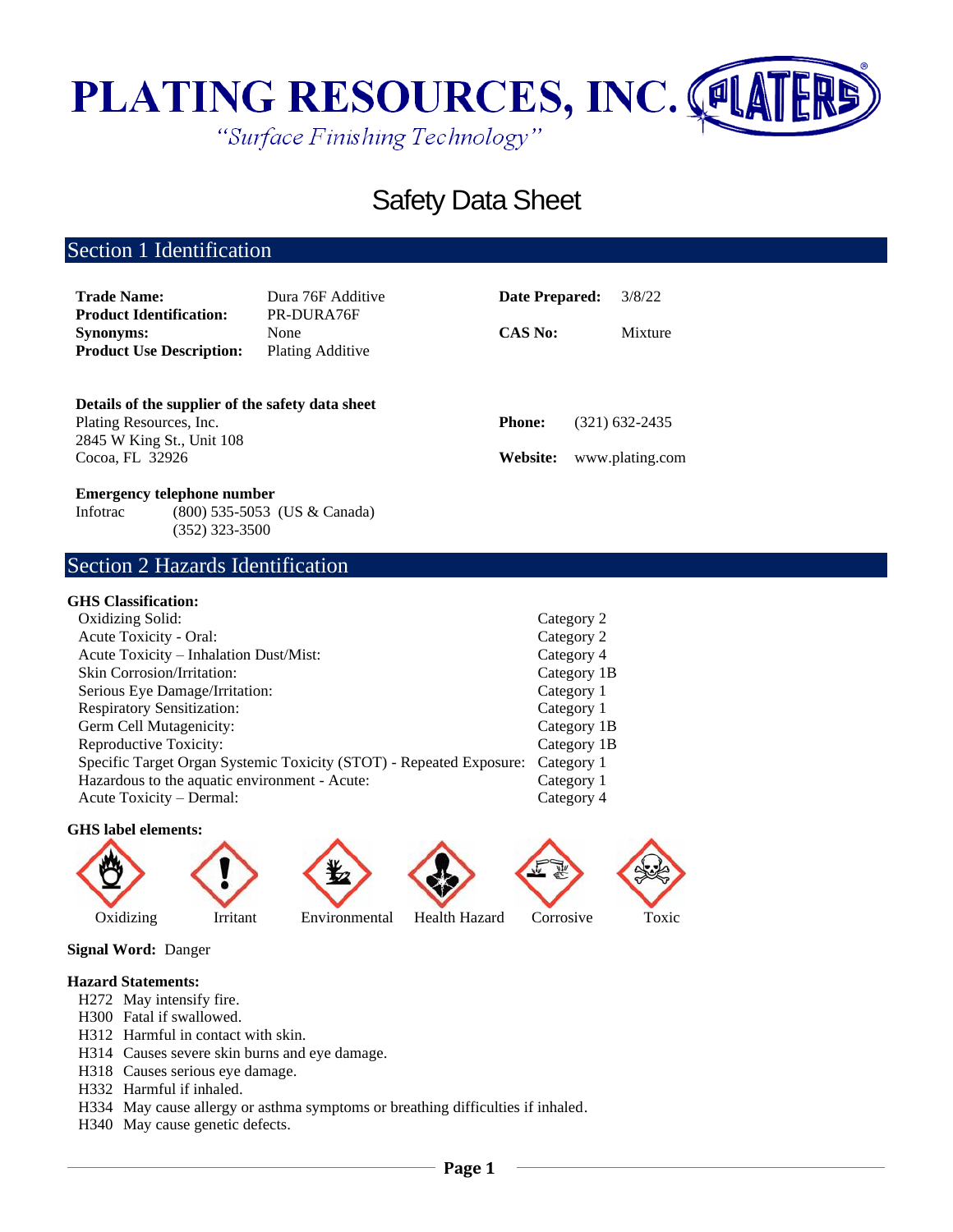- H360 May damage fertility or the unborn child.
- H372 Causes damage to organs through prolonged or repeated exposure.
- H400 Very toxic to aquatic life.

### **Precautionary Statements:**

### **Prevention**

- P201 Obtain special instructions before use.
- P202 Do not handle until all safety precautions have been read and understood.
- P210 Keep away from heat, open flames and hot surfaces. No smoking.
- P220 Store away from combustible materials.
- P260 Do not breathe dust.
- P262 Do not get in eyes, on skin, or on clothing.
- P264 Wash skin thoroughly after handling.
- P270 Do not eat, drink or smoke when using this product.
- P271 Use only outdoors or in a well-ventilated area.
- P272 Contaminated work clothing should not be allowed out of the workplace.
- P273 Avoid release to the environment
- P280 Wear protective gloves, protective clothing and eye protection or face protection.
- P284 Wear respiratory protection.

#### **Response**

**P301 + P330 + P331 + P310** IF SWALLOWED: Rinse mouth. Do NOT induce vomiting. Immediately call a POISON CENTER or doctor/physician.

**P303 + P361 + P353 + P310** IF ON SKIN (or hair): Remove/Take off immediately all contaminated clothing. Rinse skin with water/shower. Immediately call a POISON CENTER or doctor/physician.

**P304 + P340 + P310** IF INHALED: Remove victim to fresh air and Keep at rest in a position comfortable for breathing. Immediately call a POISON CENTER or doctor/physician.

**P305 + P351 + P338 + P310** IF IN EYES: Rinse cautiously with water for several minutes. Remove contact lenses, if present and easy to do. Continue rinsing. Immediately call a POISON CENTER or doctor/physician.

**P309 + P310** IF exposed or if you feel unwell: Immediately call a POISON CENTER or doctor/physician.

**P370** In case of fire: Use water spray, fog or regular foam for extinction

#### **Storage**

P405 Store locked up.

#### **Disposal**

P501 Dispose of contents/container to an approved waste disposal plant.

#### **Hazards Not Otherwise Classified (HNOC):**

None.

#### **Additional Information:**

None.

| Section 3 Composition   |                          |          |            |
|-------------------------|--------------------------|----------|------------|
| <b>Chemical Name</b>    | Common name and synonyms | $CAS \#$ | $\%$       |
| Proprietary Component 1 |                          |          | $75 - 100$ |

# Section 4 First Aid

#### **General:**

Move out of dangerous area. Perform first aid measures as indicated. Seek medical attention and show this safety data sheet to attending physician.

#### **Inhalation:**

Move to fresh air and keep at rest in a position comfortable for breathing. If breathing difficulty occurs or persists seek medical attention. If not breathing give artificial respiration and seek immediate medical attention.

#### **Skin contact:**

Immediately flush exposed skin with water for at least 15 minutes while removing contaminated clothing and/or shoes. Thoroughly wash with soap and water. Seek medical attention if irritation develops or persists.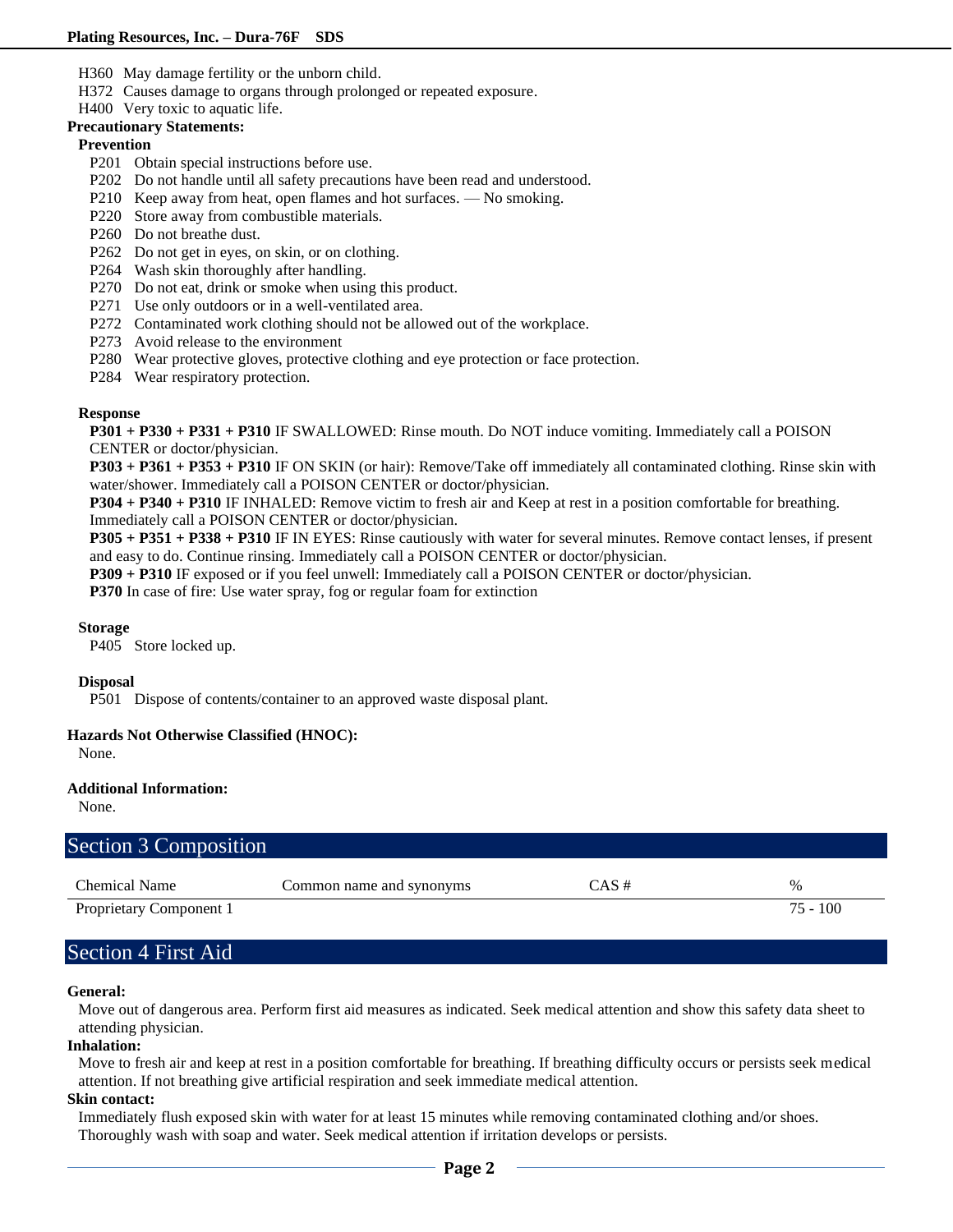#### **Eye contact:**

Immediately flush eyes with water for at least 15 minutes, lifting the upper and lower eyelids intermittently. Check for and remove any contact lenses if easy to do. Seek immediate medical attention.

#### **Ingestion:**

Rinse mouth with water. Do not induce vomiting. Seek immediate medical attention.

#### **Most important symptoms and effects both acute and delayed:**

No information available.

### **Indication of any immediate medical attention and special treatment needed:**

No information available.

# Section 5 Fire Fighting Measures

#### **Suitable Extinguishing Media:**

Use extinguishing media suitable for surrounding fire or source of fire. Use water spray to cool fire exposed containers.

**Unsuitable Extinguishing Media:**

No information available.

#### **Specific hazards developing from the chemical:**

In fire conditions product may decompose producing chromium fumes. In fire conditions after water loss, combustion may produce carbon monoxide, carbon dioxide and other unidentified combustion products.

### **Precautions for firefighters:**

Fine dust clouds may form explosive mixtures with air.

**Firefighting Instructions:**

No information available.

**Protection During Firefighting:**

Wear full protective gear and full face pressure demand self-contained breathing apparatus.

#### **Other information:**

No additional information available.

## Section 6 Accidental Release Measures

#### **Personal precautions, protective equipment and emergency procedures:**

Evacuate the area of all non-essential personnel. Avoid direct contact with skin, eyes and clothing. Avoid inhalation of mist, vapor or dust. Wear appropriate personal protective equipment as outlined in Section 8 of this SDS.

#### **Environmental precautions:**

Ventilate the area if it is safe to do so.

#### **Methods and material for containment and cleaning up:**

Sweep up spilled material and place in suitable container for disposal. Dispose of spilled/collected material in accordance with all

federal, state and local regulations.

# Section 7 Handling and Storage

#### **Precautions for safe handling:**

Avoid contact with skin and eyes. Avoid inhalation of mist, vapor and dust. Ensure adequate ventilation. Do not eat, drink or smoke while handling. Wear appropriate personal protective equipment as outlined in Section 8 of this SDS.

### **Conditions for safe storage, including any incompatibilities:**

Store in original vented container. Keep container tightly closed. Store at room temperature (50-90 F) in a dry well-ventilated area. Do not store near acids, heat sources, oxidizable materials or organics. Keep out of direct sun light.

## Section 8 Exposure Controls/Personal Protection

| Exposure limits:        |                  |               |                        |                       |
|-------------------------|------------------|---------------|------------------------|-----------------------|
| Ingredient              | Data Source      | Exposure Form | Exposure Value         | <b>Exposure Notes</b> |
| Proprietary Component 1 | <b>ACGIH TLV</b> | TWA           | $0.05 \text{ mg/m}$ 3  |                       |
|                         | OSHA PEL         | 8h TWA        | $0.005 \text{ mg/m}$ 3 |                       |

### **Appropriate Engineering Controls:**

Use local and/or general exhaust ventilation to maintain airborne concentrations below irritating levels or exposure limits. An eyewash and safety shower should be available in the work area.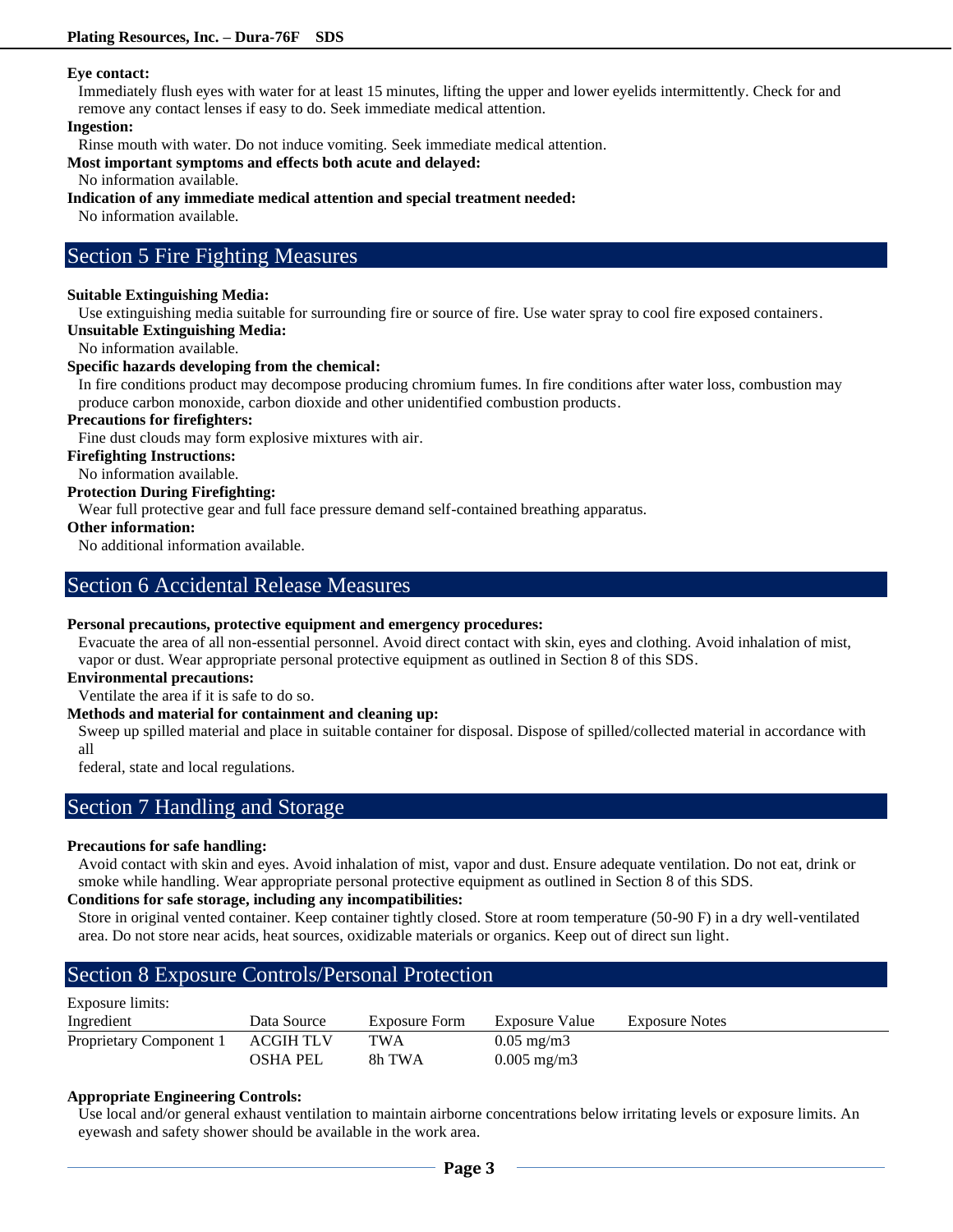#### **Individual protection measures:**

#### **Eye/face protection:**

Chemical goggles or face shield should be worn when handling this material.

### **Skin protection:**

### **Hand Protection:**

Wear chemical resistant gloves when handling.

#### **Other:**

Wear chemical resistant clothing or chemical splash suit when handling.

## **Respiratory Protection:**

Wear respiratory protection while using this material.

## **General hygiene considerations:**

Follow good hygiene and safety practice. Wash hands and exposed skin before breaks and at the end of the work day. Do not eat, drink or smoke while handling this material. Do not wear contaminated or dirty clothing home from the work-site. Launder contaminated or dirty clothing before reuse.

#### **Additional information:**

No additional information available.

# Section 9 Physical and Chemical Properties

| Appearance                       | Red to yellow solid          |
|----------------------------------|------------------------------|
| Odor                             | Not available.               |
| <b>Odor threshold</b>            | Not available.               |
| pН                               | 4.0                          |
| Melting/freezing point           | $675^{\circ}F(357^{\circ}C)$ |
| <b>Initial boiling point</b>     | 752°F(400°C)                 |
| <b>Flash point</b>               | Not available.               |
| <b>Evaporation rate</b>          | Not available.               |
| <b>Flammability (solid, gas)</b> | Not available.               |
| <b>Lower flammability limit</b>  | Not available.               |
| <b>Upper flammability limit</b>  | Not available.               |
| Lower explosive limit            | Not available.               |
| <b>Upper explosive limit</b>     | Not available.               |
| Vapor pressure                   | Not available.               |
| <b>Vapor density</b>             | Not available.               |
| <b>Relative density</b>          | Not available.               |
| Solubility in water              | Soluble                      |
| <b>PC:</b> n-octanol/water       | Not available.               |
| <b>Auto-Ignition temperature</b> | Not available.               |
| <b>Decomposition temperature</b> | Not available.               |
| <b>Viscosity</b>                 | Not available.               |
| <b>Density</b>                   | Not available.               |
| <b>Specific gravity</b>          | 2.5 g/cm3 @ 20°C             |

# Section 10 Stability and Reactivity

| <b>Reactivity:</b>             | Not reactive under normal use conditions.                                      |  |  |  |
|--------------------------------|--------------------------------------------------------------------------------|--|--|--|
| <b>Chemical stability:</b>     | Material is stable under normal handling and storage conditions.               |  |  |  |
| <b>Hazardous reactions:</b>    | Avoid contact with oxidizers, reducing agents, alkali metals and nucleophiles. |  |  |  |
| <b>Conditions to avoid:</b>    | Avoid excessive heating, freezing and chemical contamination.                  |  |  |  |
| <b>Decomposition products:</b> | Sodium Oxides.                                                                 |  |  |  |
| <b>Incompatible materials:</b> | Hazardous polymerization will not occur under normal handling and storage.     |  |  |  |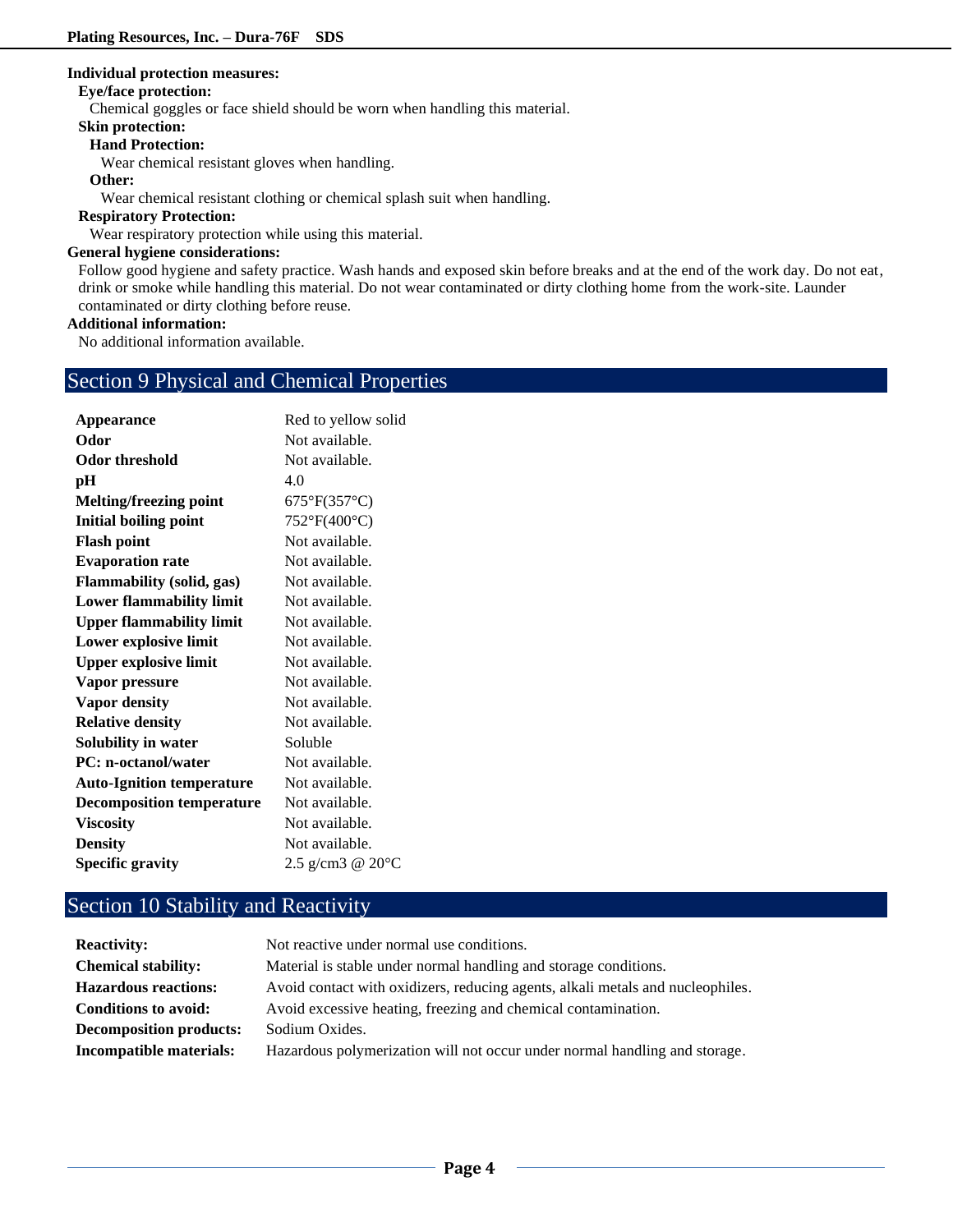# Section 11 Toxicological Information

| Information on the likely routes of exposure:                                    |          |         |                                  |              |  |  |
|----------------------------------------------------------------------------------|----------|---------|----------------------------------|--------------|--|--|
| <b>Inhalation:</b>                                                               |          |         |                                  |              |  |  |
| Inhalation of dust will be irritating and corrosive to contacted tissue.         |          |         |                                  |              |  |  |
| <b>Skin Contact:</b>                                                             |          |         |                                  |              |  |  |
| Corrosive to skin upon contact.<br><b>Eye Contact:</b>                           |          |         |                                  |              |  |  |
| Corrosive to eye tissue.                                                         |          |         |                                  |              |  |  |
| <b>Ingestion:</b>                                                                |          |         |                                  |              |  |  |
| Corrosive to contacted tissue. Fatal if swallowed.                               |          |         |                                  |              |  |  |
| Symptoms related to the physical, chemical and toxicological characteristics:    |          |         |                                  |              |  |  |
| No information available.                                                        |          |         |                                  |              |  |  |
| Delayed and chronic effects:                                                     |          |         |                                  |              |  |  |
| No information available.                                                        |          |         |                                  |              |  |  |
| <b>Numerical measures of toxicity:</b>                                           |          |         |                                  |              |  |  |
| Components                                                                       | Exposure | Species | Dose                             | <b>Notes</b> |  |  |
| <b>Proprietary Component 1:</b>                                                  |          |         |                                  |              |  |  |
| LD50                                                                             | Oral     | Rat     | $50 \frac{\text{mg}}{\text{kg}}$ |              |  |  |
|                                                                                  |          |         |                                  |              |  |  |
| <b>Toxicological effects:</b>                                                    |          |         |                                  |              |  |  |
| <b>Acute Toxicity:</b>                                                           |          |         |                                  |              |  |  |
| Respiratory disorders, eye disorders, liver disorders, impaired kidney function. |          |         |                                  |              |  |  |
| <b>Skin Corrosion/Irritation:</b>                                                |          |         |                                  |              |  |  |
| Causes severe skin burns.                                                        |          |         |                                  |              |  |  |
| <b>Serious Eye Damage/Irritation:</b>                                            |          |         |                                  |              |  |  |
| Causes serious eye damage.                                                       |          |         |                                  |              |  |  |
| <b>Respiratory sensitization:</b>                                                |          |         |                                  |              |  |  |
| Evidence of a sensitization effect.                                              |          |         |                                  |              |  |  |
| <b>Skin sensitization:</b><br>Evidence of a sensitization effect.                |          |         |                                  |              |  |  |
| Germ cell mutagenicity:                                                          |          |         |                                  |              |  |  |
| Evidence of a mutagenic effect.                                                  |          |         |                                  |              |  |  |
| <b>Carcinogenicity:</b>                                                          |          |         |                                  |              |  |  |
| This product is considered to be a potential carcinogen by:                      |          |         |                                  |              |  |  |
| NTP: Yes                                                                         |          |         |                                  |              |  |  |
| OSHA: No                                                                         |          |         |                                  |              |  |  |
| <b>IARC: Yes</b>                                                                 |          |         |                                  |              |  |  |
| <b>Reproductive toxicity:</b>                                                    |          |         |                                  |              |  |  |
| This product may cause reproductive and developmental effects.                   |          |         |                                  |              |  |  |
| <b>STOT-single exposure:</b>                                                     |          |         |                                  |              |  |  |
| No information available.                                                        |          |         |                                  |              |  |  |
| <b>STOT-repeated exposure:</b>                                                   |          |         |                                  |              |  |  |
| This material may cause damage through prolonged or repeated exposure.           |          |         |                                  |              |  |  |
| <b>Aspiration hazard:</b>                                                        |          |         |                                  |              |  |  |
| Mixture:                                                                         |          |         |                                  |              |  |  |
| This product is not an aspiration hazard.                                        |          |         |                                  |              |  |  |
| <b>Additional information:</b>                                                   |          |         |                                  |              |  |  |
| None.                                                                            |          |         |                                  |              |  |  |
|                                                                                  |          |         |                                  |              |  |  |
| Section 12 Ecological Information                                                |          |         |                                  |              |  |  |

### **Ecotoxicity:**

Severe ecological hazard. This product may be toxic to plants and/or wildlife. Keep out of waterways.

| <b>Numerical measures of ecotoxicity:</b> |             |         |                   |       |  |  |
|-------------------------------------------|-------------|---------|-------------------|-------|--|--|
| Components                                | <b>v</b> pe | Species | Jose              | Notes |  |  |
| <b>Proprietary Component 1:</b>           |             |         | No Data Available |       |  |  |
|                                           |             |         |                   |       |  |  |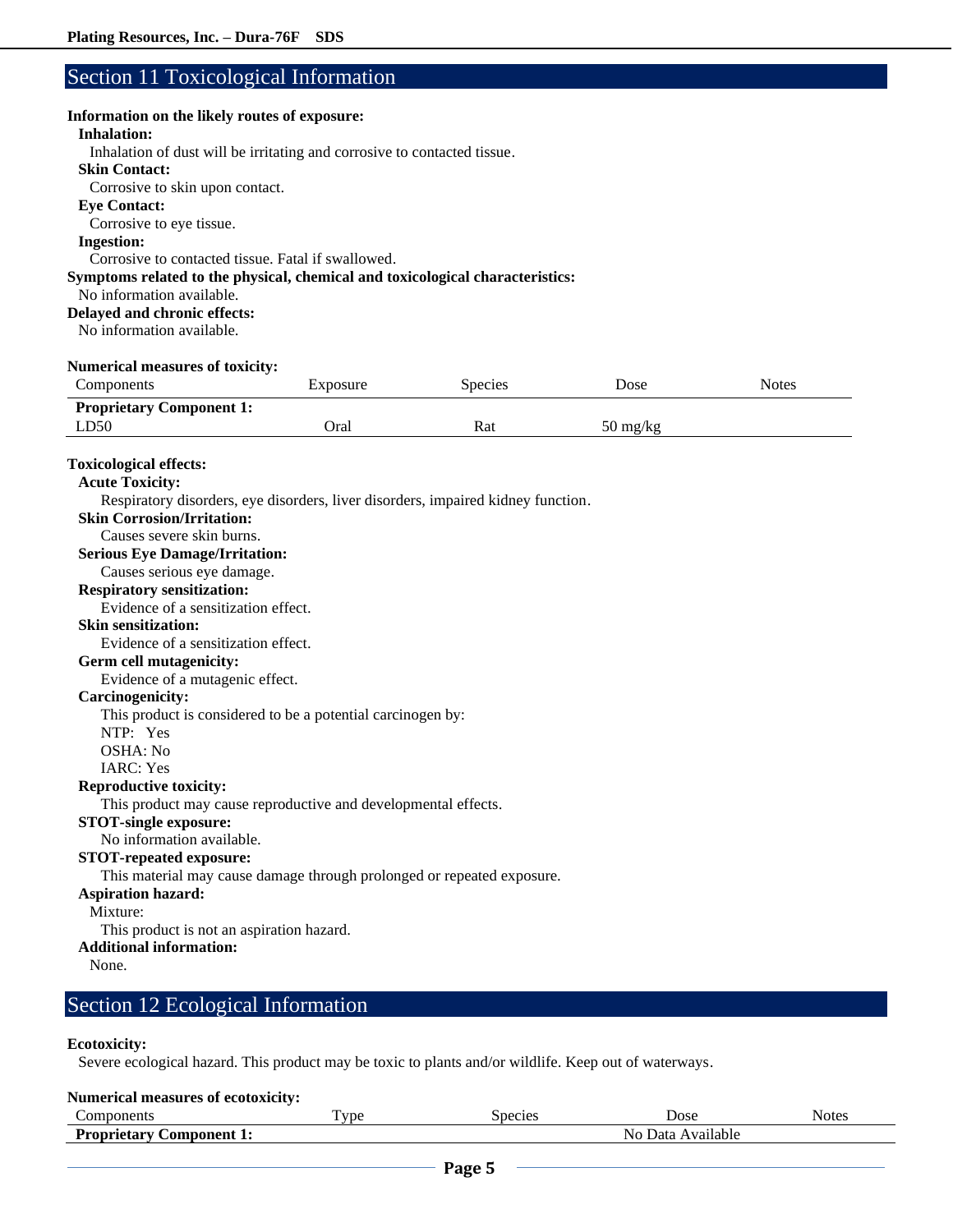#### **Persistence and degradability:**

No information available.

**Bioaccumulative potential:**

No information available.

## **Mobility in soil:**

No information available.

# **Other adverse effects:**

No information available.

# **Additional information:**

No information available.

# Section 13 Disposal Considerations

#### **Disposal instructions:**

Dispose of material in accordance with all federal, state and local regulations.

### **Contaminated packaging:**

Triple rinse container and offer for recycling. Dispose of container following all federal, state and local regulations.

### **Additional Information:**

No additional information available.

## Section 14 Transport Information

#### **DOT:**

**UN number:** UN3086 **UN proper shipping name:** UN3086,Toxic solids, oxidizing, n.o.s. (contains sodium dichromate dihydrate),6.1, (5.1) , PGI **Class:** 6.1 **Subsidiary Risk:** none **Label(s):** 6.1, 5.1 **Packing group:** I **Packaging exceptions:** none

## Section 15 Regulatory Information

#### **Federal regulations:**

**SARA 311/312 Hazard categories:**  Immediate (Acute) Health Hazard. Delayed (Chronic) Health Hazard. Reactivity Hazard. **SARA 302 Extremely hazardous substance:** Not listed. **SARA 304 Emergency release notification:** Not regulated. **SARA 311/312 Hazardous chemical:** No. **SARA 313 Toxic Release Inventory (TRI) report:** Proprietary Component 1. **CERCLA Hazardous substance list:** Proprietary Component 1 Reportable Quantity: 10 lbs. **Federal Insecticide, Fungicide, and Rodenticide Act (FIFRA):** This chemical is not a pesticide product. **Clean Air Act regulated substances:** None. **Clean Water Act regulated substances:** Proprietary Component 1 Reportable Quantity: 10 lbs. **U.S. state regulations:**  None.